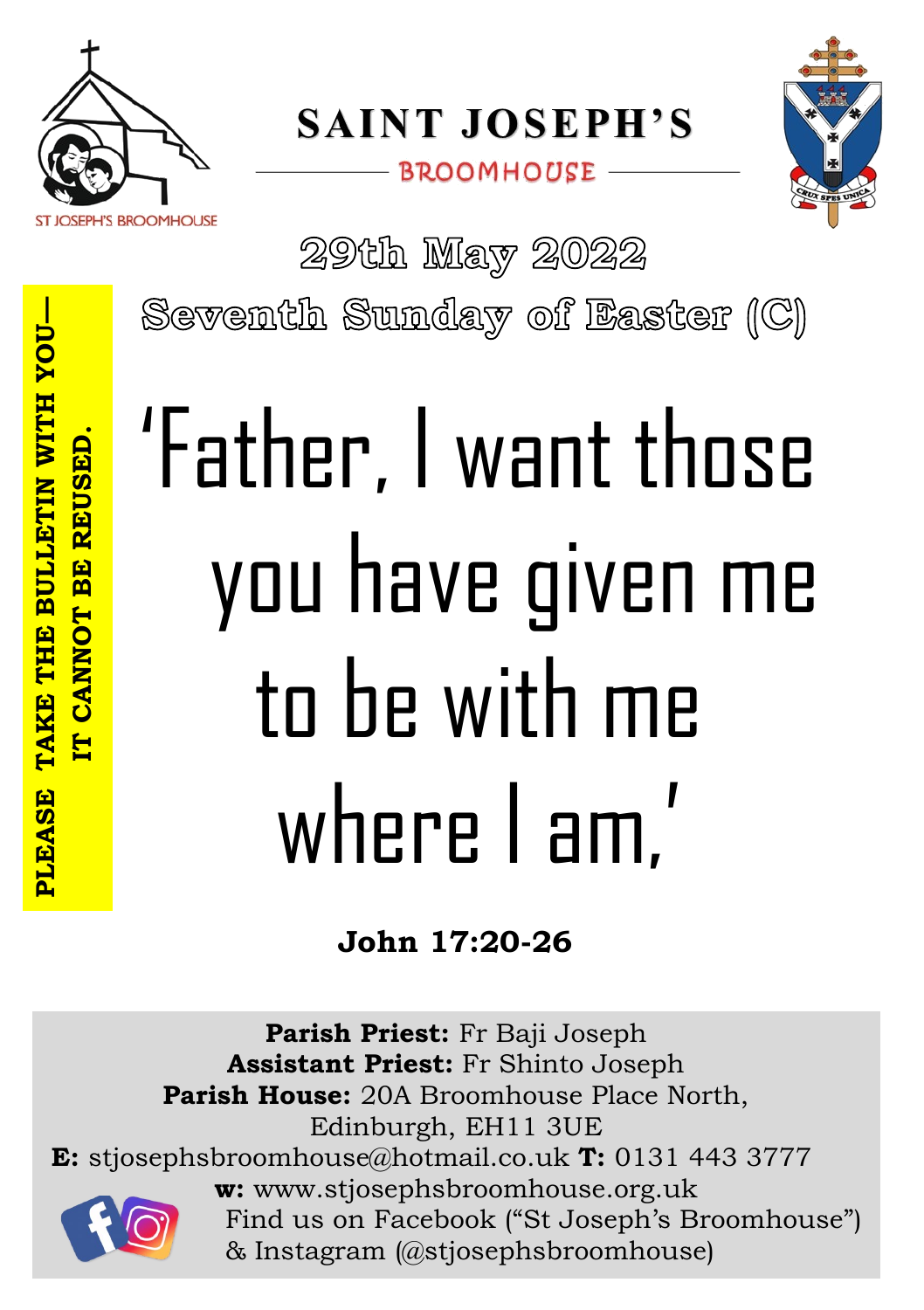## ORDER OF THE MASS

### **Entrance Antiphon Cf. Ps 26: 7-9**

O Lord, hear my voice, for I have called to you; of you my heart has spoken: Seek his face; hide not your face from me, alleluia.

### **Introductory Rites**

P: In the name of the Father, and of the Son, and of the Holy Spirit. **℟** *Amen.*

P: The grace of our Lord Jesus Christ, and the love of God, and the communion of the Holy Spirit be with you all.

**℟** *And with your spirit.*

### **Penitential Act**

I confess to almighty God / and to you my brothers and sisters, that I have greatly sinned / in my thoughts and in my words, in what I have done, and in what I have failed to do,

through my fault, through my fault, / through my most grievous fault; therefore I ask blessed Mary ever-Virgin,

all the angels and saints / and you my brothers and sisters, to pray for me to the Lord our God. Amen.

| P: Lord have mercy.   | <b>R</b> Lord have mercy            |
|-----------------------|-------------------------------------|
| P: Christ have mercy. | <b>R</b> Christ have mercy          |
| P: Lord have mercy    | $\dot{\mathbb{R}}$ Lord have mercy. |

### **Gloria**

Glory to God in the highest, and on earth peace to people of good will.

We praise you, we bless you, we adore you, we glorify you, we give you thanks for your great glory, Lord God, heavenly King, O God, almighty Father.

Lord Jesus Christ, Only Begotten Son, Lord God, Lamb of God, Son of the Father, you take away the sins of the world, have mercy on us; you take away the sins of the world, receive our prayer; you are seated at the right hand of the Father, have mercy on us. For you alone are the Holy One,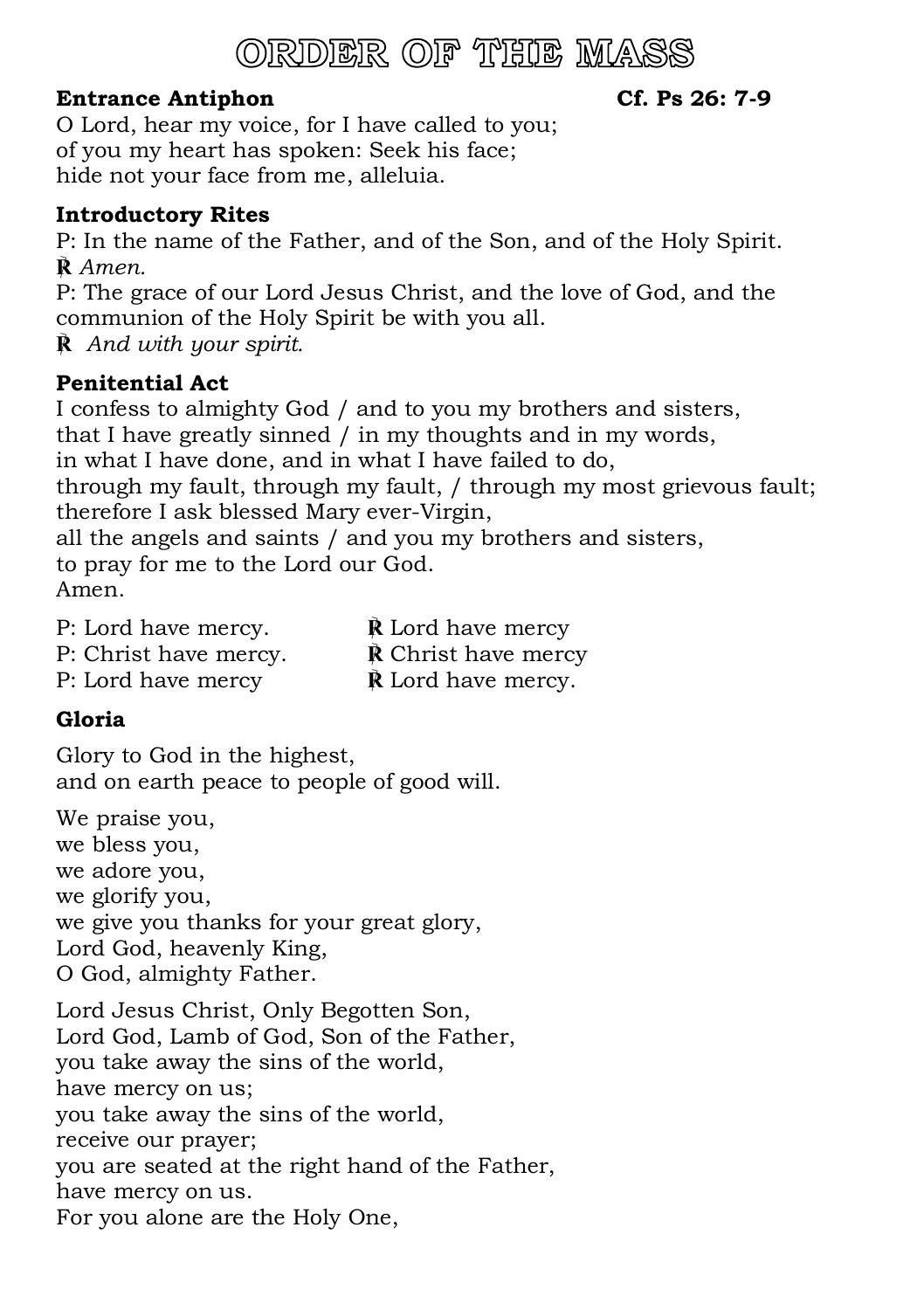you alone are the Lord, you alone are the Most High, Jesus Christ, with the Holy Spirit, in the glory of God the Father. Amen.

### **First reading Acts 7:55-60**

Stephen, filled with the Holy Spirit, gazed into heaven and saw the glory of God, and Jesus standing at God's right hand. 'I can see heaven thrown open' he said 'and the Son of Man standing at the right hand of God.' At this all the members of the council shouted out and stopped their ears with their hands; then they all rushed at him, sent him out of the city and stoned him. The witnesses put down their clothes at the feet of a young man called Saul. As they were stoning him, Stephen said in invocation, 'Lord Jesus, receive my spirit.' Then he knelt down and said aloud, 'Lord, do not hold this sin against them'; and with these words he fell asleep.

### **The Word of the Lord**

**℟** *Thanks be to God*

### **℟ The Lord is king, most high above all the earth.**

The Lord is king, let earth rejoice, the many coastlands be glad. His throne is justice and right. **℟**

The skies proclaim his justice; all peoples see his glory. All you spirits, worship him. **℟**

For you indeed are the Lord most high above all the earth, exalted far above all spirits. **℟**

### **Second reading Apocalypse 22:12-14,16-17,20**

I, John, heard a voice speaking to me: 'Very soon now, I shall be with you again, bringing the reward to be given to every man according to what he deserves. I am the Alpha and the Omega, the First and the Last, the Beginning and the End. Happy are those who will have washed their robes clean, so that they will have the right to feed on the tree of life and can come through the gates into the city.'

I, Jesus, have sent my angel to make these revelations to you for the sake of the churches. I am of David's line, the root of David and the bright star of the morning.

**Responsorial Psalm Psalm 96(97):1-2,6-7,9**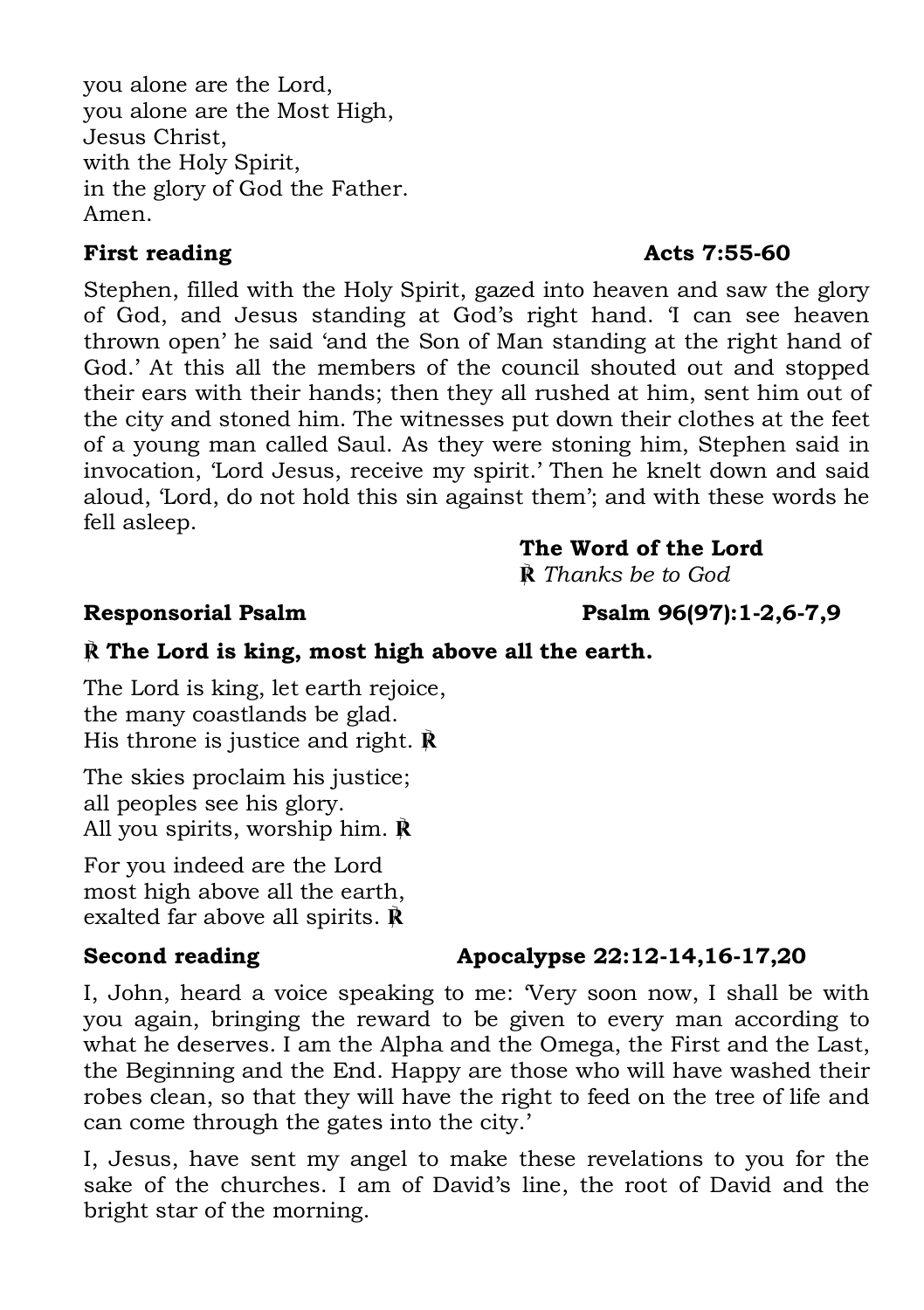The Spirit and the Bride say, 'Come.' Let everyone who listens answer, 'Come.' Then let all who are thirsty come: all who want it may have the water of life, and have it free. The one who guarantees these revelations repeats his promise: I shall indeed be with you soon. Amen; come, Lord Jesus.

### **The Word of the Lord**

**℟** *Thanks be to God*

**Gospel Acclamation cf.Jn14:18**

Alleluia, alleluia! I will not leave you orphans, says the Lord; I will come back to you, and your hearts will be full of joy. Alleluia!

**Gospel John 17:20-26**

Jesus raised his eyes to heaven and said:

'Holy Father, I pray not only for these, but for those also who through their words will believe in me. May they all be one. Father, may they be one in us, as you are in me and I am in you, so that the world may believe it was you who sent me. I have given them the glory you gave to me, that they may be one as we are one. With me in them and you in me, may they be so completely one that the world will realise that it was you who sent me and that I have loved them as much as you loved me. Father, I want those you have given me to be with me where I am, so that they may always see the glory you have given me because you loved me before the foundation of the world. Father, Righteous One, the world has not known you, but I have known you, and these have known that you have sent me. I have made your name known to them and will continue to make it known, so that the love with which you loved me may be in them, and so that I may be in them.'

### **The Gospel of the Lord**

**℟** *Praise to you Lord Jesus Christ*

### **Profession of Faith**

I believe in God, / the Father almighty, / Creator of heaven and earth, and in Jesus Christ, his only Son, our Lord, who was conceived by the Holy Spirit,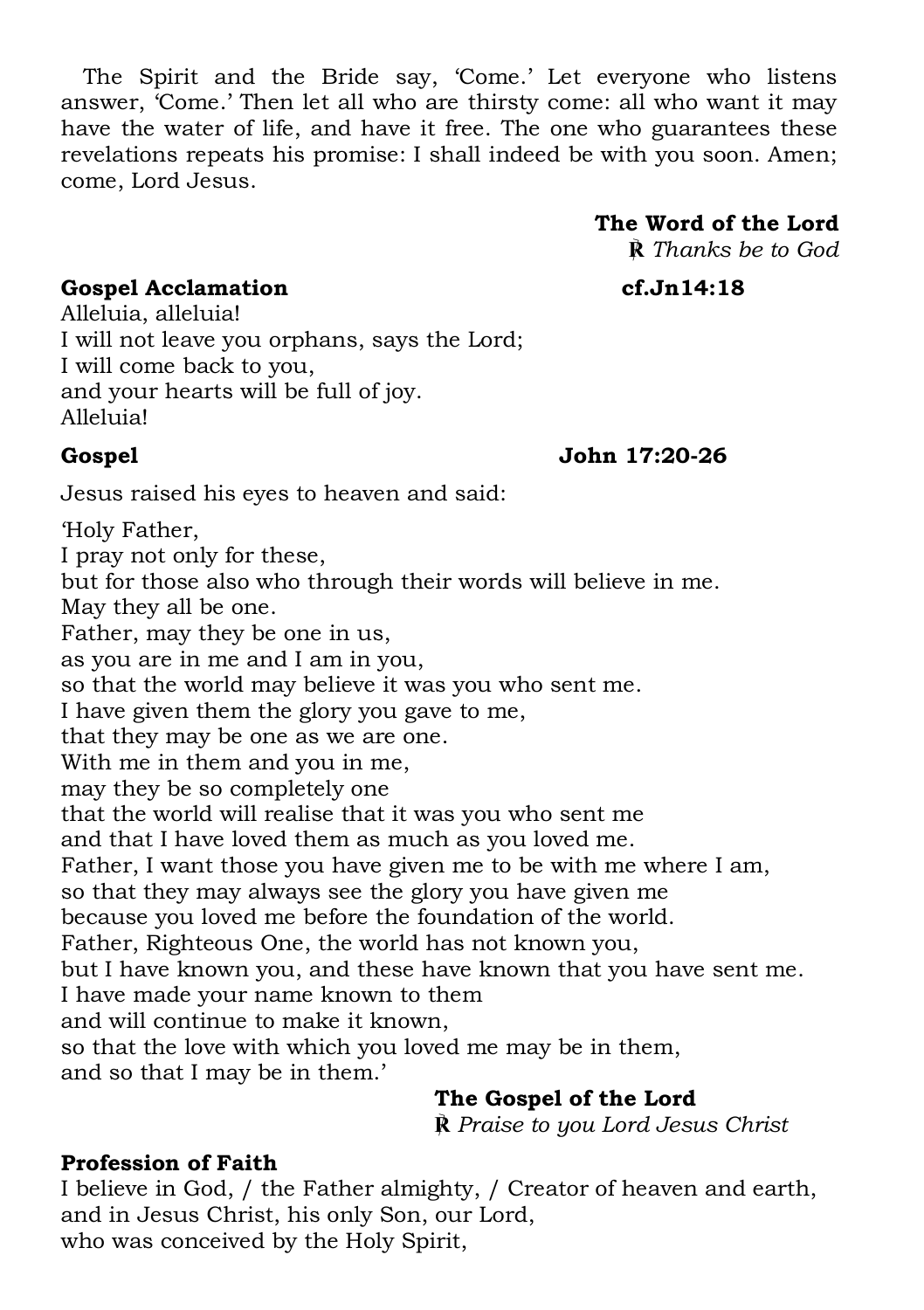born of the Virgin Mary, / suffered under Pontius Pilate, was crucified, died and was buried; / he descended into hell; on the third day he rose again from the dead; / he ascended into heaven; and is seated at the right hand of God the Father almighty, from there he will come to judge the living and the dead. I believe in the Holy Spirit, / the holy catholic church, the communion of saints, / the forgiveness of sins, the resurrection of the body, / and life everlasting. **Amen.**

### **Prayers of the Faithful**

P: Lord, hear us. **R** Lord Graciously Hear us.

### **The Sanctus**

Holy, Holy, Holy Lord, God of hosts, heaven and earth are full of your glory, hosanna in the highest. Blessed is he who comes in the name of the Lord, hosanna in the highest.

### **The Mystery of Faith**

We proclaim your Death, O Lord, and profess your Resurrection, until you come again.

### **Doxology and Great Amen**

P: Through him, and with him, and in him, O God, almighty Father, in the unity of the Holy Spirit, all glory and honour is yours, for ever and ever.

### **℟ : Amen.**

### **The Lord's Prayer**

Our Father, who are in heaven, hallowed be thy name; thy kingdom come; / thy will be done / on earth as it is in heaven. Give us this day our daily bread, / and forgive us our trespasses, as we forgive those who trespass against us; and lead us not into temptation, / but deliver us from evil.

P: Deliver us Lord, we pray…

 $\mathbf{\vec{R}}$  : For the kingdom, the power and the glory are yours, now and forever.

P: Lord Jesus Christ…. For ever and ever.

**℟** Amen**.**

P: The peace of the Lord be with you always. **℟** And with your spirit.

### **Breaking of the Bread**

Lamb of God, you take away the sins of the world, have mercy on us. Lamb of God, you take away the sins of the world, have mercy on us. Lamb of God, you take away the sins of the world, grant us peace.

P: Behold the Lamb of God, behold him who takes away the sins of the world. Blessed are those called to the supper of the Lamb.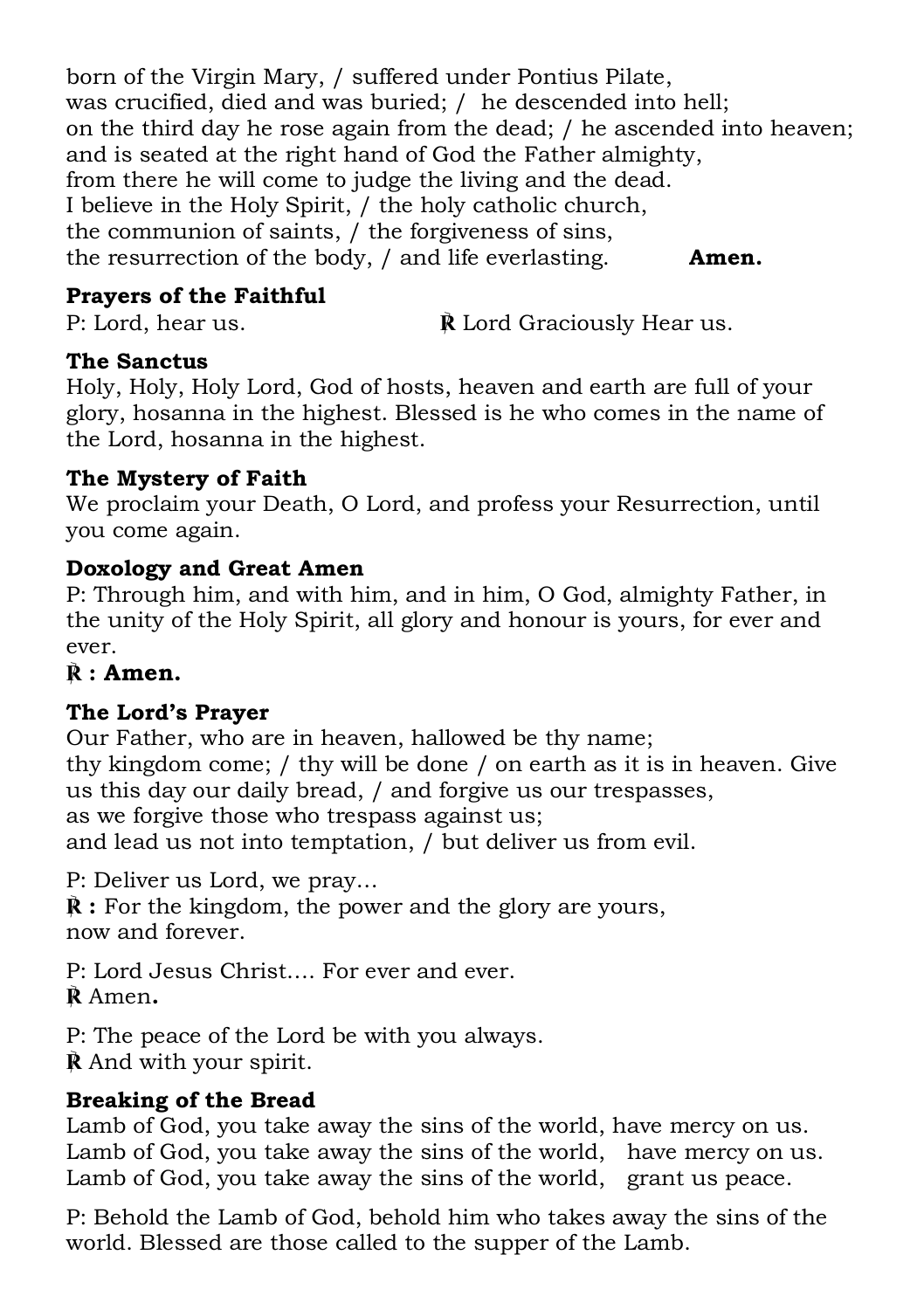**℟***:* Lord, I am not worthy that you should enter under my roof, but only say the word and my soul shall be healed.

### **Communion Antiphon Jn 17:22**

Father, I pray that they may be one, as we also are one, alleluia.

(*Order of Mass reproduced with the kind permission of Universalis Publishing Ltd.)*

### **NEWS FROM THE ARCHDIOCESE**

**SPECIAL COLLECTION - DAY FOR LIFE (5 JUNE):** The Day for Life collection this year will be used to help protect and care for our families and friends as they near the end of life. The collection supports quality palliative care to provide dignity to the dying while valuing life to its natural end, as well as organisations working to protect the disabled from changes in the law. A special collection will take place at Mass. Alternatively, donate direct to <bit.ly/archdayforlife>

**AFRICAN & CARIBBEAN MASS**: This monthly Mass takes place at 1pm on Sunday 5 June (Pentecost) at St Patrick's Church in the Cowgate.

**JOINER, PLUMBER, PAINTER OR ELECTRICIAN?**: Could you donate some time to help a new pregnancy support service open its doors? Stanton Healthcare is getting ready to welcome mothers and babies in need of help in our Archdiocese and seeking volunteers to help make the new centre in Edinburgh an attractive and welcoming place for women to find support. Find out more from Paul Atkin at the Archdiocesan Pro-Life Office: prolife@staned.org.uk or 0131 623 8917.

| <b>MASS SCHEDULE AND INTENTIONS THIS WEEK</b> |           |                                                              |                      |
|-----------------------------------------------|-----------|--------------------------------------------------------------|----------------------|
| Date                                          | Time      | Feast                                                        | <b>Intention</b>     |
| Sunday, 29 May                                | $8.30$ am | 7th Sunday of Easter (C)                                     | For the Parishioners |
|                                               | 11.00am   |                                                              |                      |
| Monday, 30 May                                | $9.30$ am |                                                              | Michael Lamb, RIP    |
| Tuesday, 31 May                               | $9.30$ am | <b>Visitation of the Blessed</b><br><b>Virgin Mary—Feast</b> | KG Prakash, RIP      |
| Wednesday, 1 Jun                              | $9.30$ am | St Justin, Martyr                                            | Grace Burke, RIP     |
| Thursday, 2 Jun                               | $9.30$ am |                                                              | Donal Greene, RIP    |
| Friday, 3 Jun                                 | $9.30$ am | Sts Charles Lwanga & his<br>Companions, Martyrs              | Donal Greene, RIP    |
| Saturday, 4 Jun                               | $9.30$ am |                                                              |                      |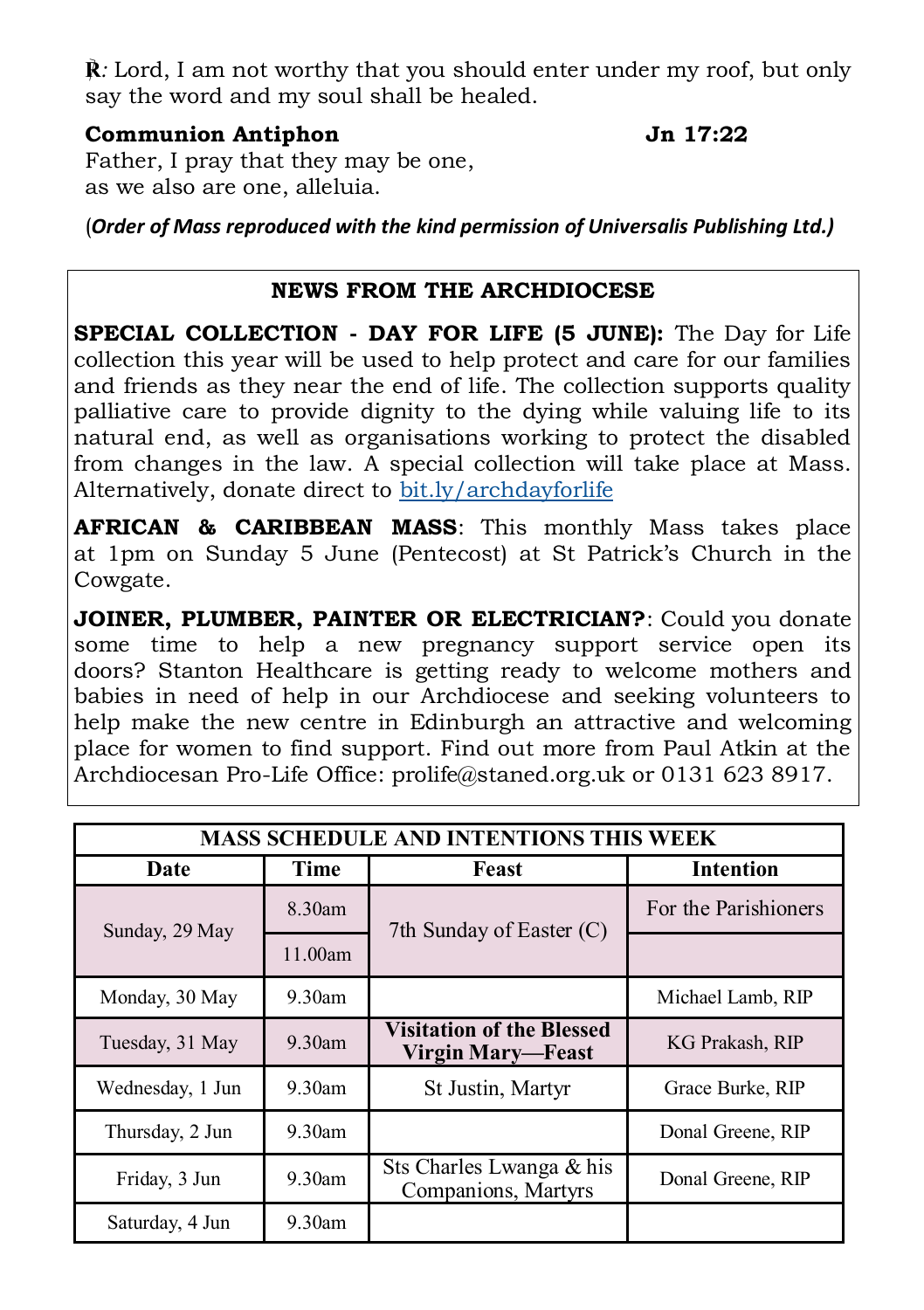Reflection

### **"MAY THEY BE COMPLETELY ONE."**

Today we hear the conclusion of Jesus' prayer at his last meal with the disciples. Jesus prays not only for the disciples, but for those as he says "who will believe in me through their word." In other words, he prays for us.

The prayer underlines the importance of remaining united to one another in Christ. The gospel of the day presents Jesus' prayer for the unity of his people. He prays three times that all its members may be one as He and His Father are one, asking for the unity of the Church.

The unity of God's people should reflect the unity of the Father and the Son. The words of Jesus reveal to us the nature of this unity. The Son is obedient to the Father and the Father loves the Son. As St Paul writes, "We are many members, but one body" (Col 3:15).

Jesus did not pray that all believers would agree. To be one is not the absence of opinions, but the absence of divisions. Disunity weakens, scatters and muffles the disciples, and the world as a whole. No bandage or tape or glue can piece together a divided community of disciples or the world.

Jesus wants his followers to remain ever united and thus be a sign of unity in a divided world. This oneness is modelled on the unity of the Son with the Father. The unity should be made visible enough to challenge the world to believe in Jesus. It is to be a real fellowship. However, in order to maintain unity among people of different temperaments and various cultures much love and understanding is required.

So, let us pray for more unity in our families, in our parish, in our local community, and in our world. Let's extend the prayer that Jesus offers to the Father, that the world may come to know that the Father loves all of us just as he loved his only Son.

*Fr Shinto Joseph, SSP*